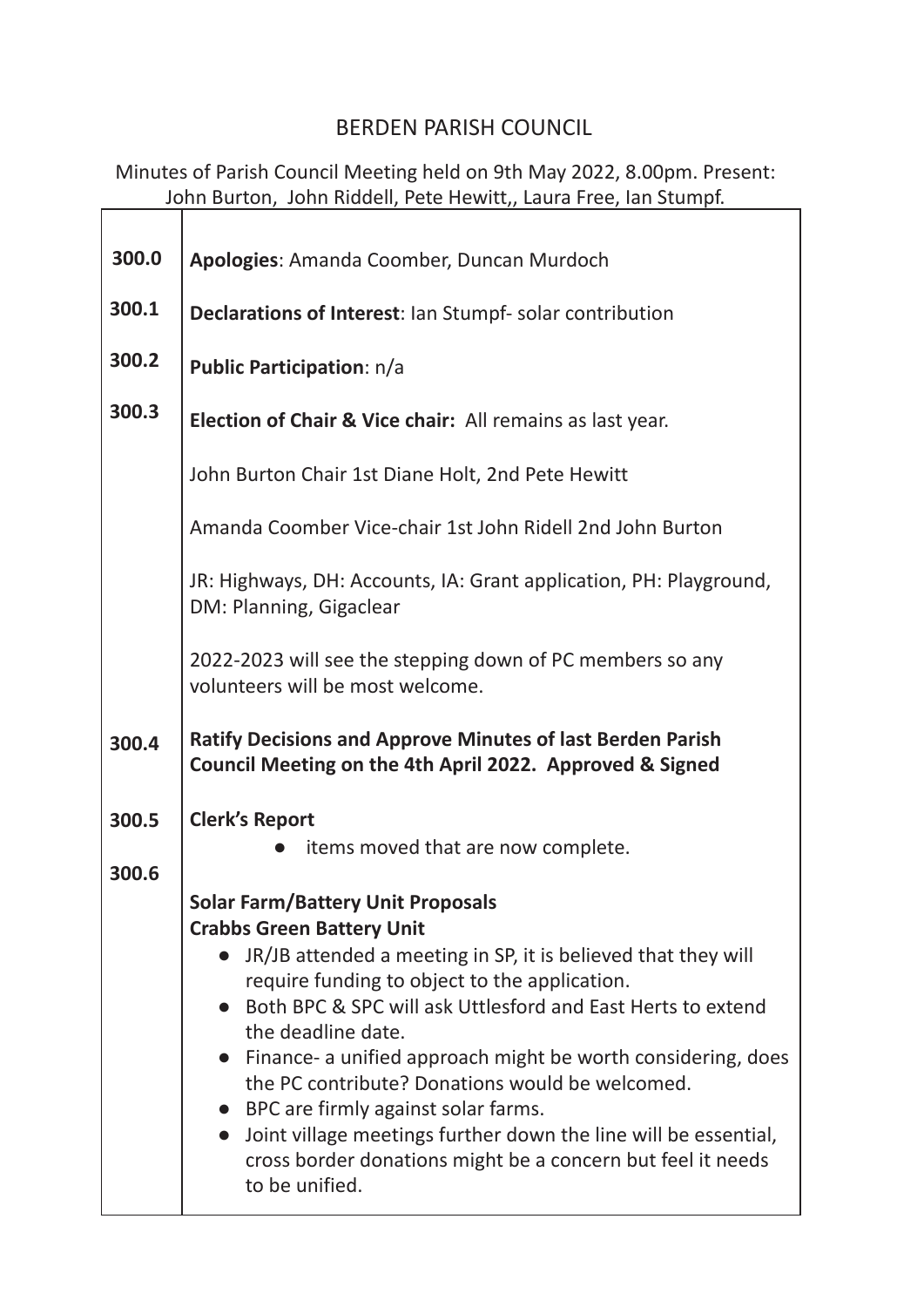|        | <b>East End Battery Unit/ Greens Farm</b>                                                                    |
|--------|--------------------------------------------------------------------------------------------------------------|
|        | No update<br><b>Battles Farm Solar Facility</b>                                                              |
|        | No further update- possible application in July                                                              |
|        | <b>Stocking/Furneux Pelham Solar Facility</b>                                                                |
|        | No update possible will see movement if Crabbs Green gets                                                    |
|        | the permission.                                                                                              |
|        | <b>Berden Farm Solar Facility</b>                                                                            |
|        | • Looks as if the location will be moved back from the Berden<br>housing areas.                              |
|        | Movement of footpaths will be addressed when application                                                     |
|        | has been submitted. Essex highways is the formal route. If<br>one person objects they will not be re-routed. |
|        | <b>Joint Parish Communication</b>                                                                            |
|        | PTP's work is ongoing to formalise the group.                                                                |
|        | <b>Solar Panels on New builds</b>                                                                            |
|        | No further update                                                                                            |
| 300.7  | <b>Finance Report</b>                                                                                        |
|        | Payments approved (see files).                                                                               |
|        | • Payments received (see files).                                                                             |
|        | • Bank account has JB & AC named.                                                                            |
|        | • Paul Chapman has agreed and approved the new account.                                                      |
|        | • Playground DH will confirm funds.                                                                          |
|        | • Funds approved for the painting of the telephone box from                                                  |
|        | ring fenced approved funds.<br>Public notice of accounts will be from 13th-22nd July.                        |
|        | Min reference for DH 300.22/300.23                                                                           |
|        |                                                                                                              |
| 300.8  | <b>Planning &amp; Environment.</b>                                                                           |
|        | Rose Garth: no comment                                                                                       |
|        | Linden Hse: no comment                                                                                       |
|        | • Mews House: no comment                                                                                     |
|        | Stable Block: Email to be submitted re planning permission                                                   |
| 300.9  | <b>Playground Update</b>                                                                                     |
|        | Trail complete and paid for.                                                                                 |
|        | No new issues                                                                                                |
|        |                                                                                                              |
| 300.10 | <b>Village Hall</b>                                                                                          |
|        | No update.                                                                                                   |
|        |                                                                                                              |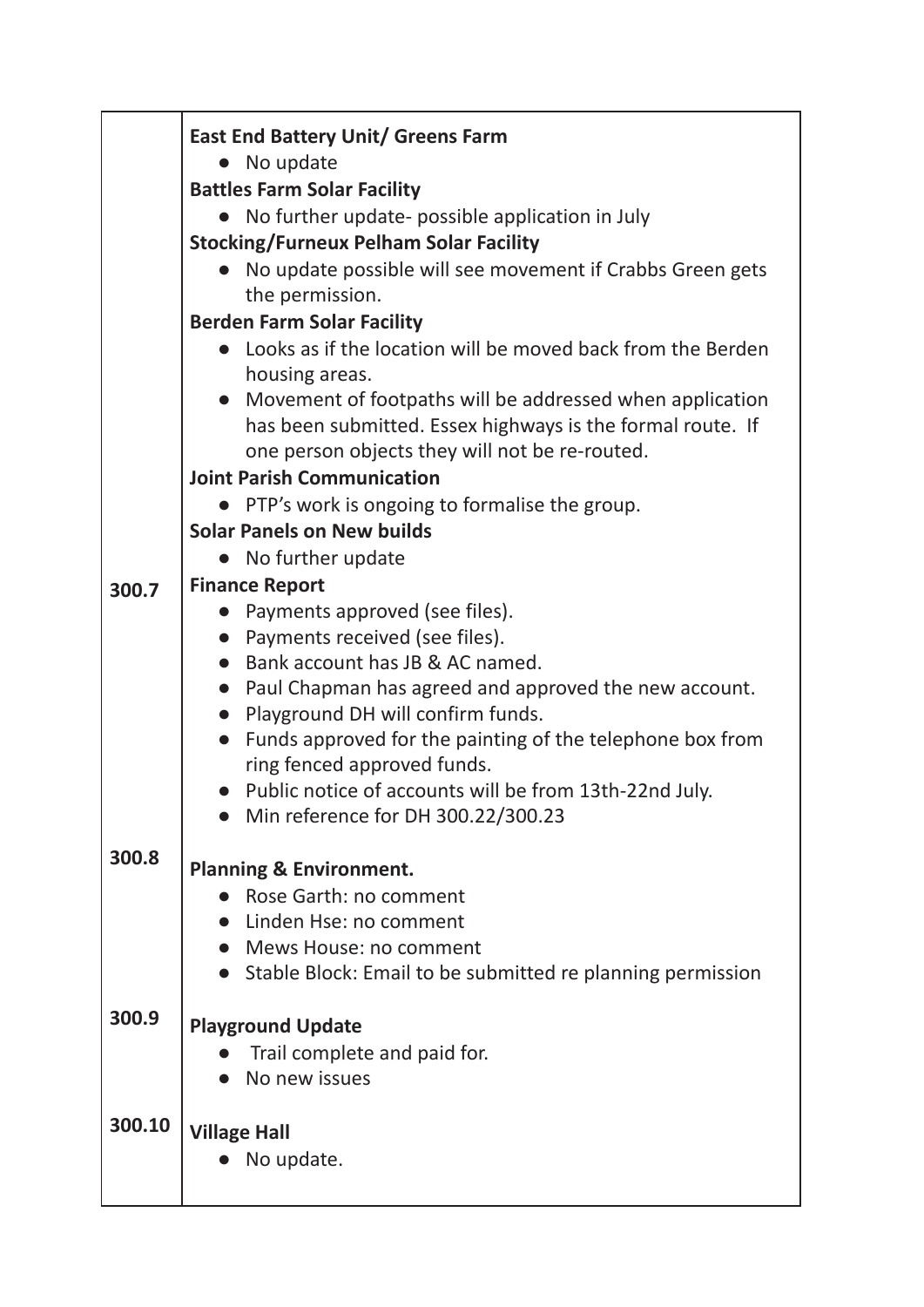|        | <b>Highways</b>                                                                                                   |
|--------|-------------------------------------------------------------------------------------------------------------------|
| 300.11 | RG and JR had a call with Lee Scott, submission was made 4                                                        |
|        | years ago re Chapel Hill, RG is going to try to pull forward.                                                     |
|        | • JR has report 7 issues that need dealing with.                                                                  |
|        | Community speedwatch, 3 more sessions planned this                                                                |
|        | month.                                                                                                            |
|        | <b>Footpaths</b>                                                                                                  |
| 300.12 | • No updates.                                                                                                     |
|        | <b>Archive Storage</b>                                                                                            |
| 300.13 | • Complete. Move to report.                                                                                       |
|        | <b>Meeting with Peter Holt</b>                                                                                    |
| 300.14 | • Reschedule for 12th May.                                                                                        |
|        | <b>Gigaclear</b>                                                                                                  |
| 300.15 | No update.                                                                                                        |
|        | <b>Telephone Box painting</b>                                                                                     |
| 300.16 | Bronwen is currently undertaking the refurbishment.                                                               |
|        | <b>Parkers Garden Extension</b>                                                                                   |
| 300.17 | Will be resubmitted.                                                                                              |
| 300.18 | <b>Defibrillator</b>                                                                                              |
|        | All is fine.                                                                                                      |
| 300.19 |                                                                                                                   |
|        | <b>Simons Field orchard trees</b>                                                                                 |
|        | Harry has said he'd look at the orchard going forward.                                                            |
|        | Looking to get some saplings with monies for the nature fund.                                                     |
| 300.20 | <b>Village Green Noticeboard</b>                                                                                  |
|        | PH to look into costs.                                                                                            |
| 300.21 |                                                                                                                   |
|        | Accounting Statement Approval: All members in agreement                                                           |
| 300.22 |                                                                                                                   |
|        | Accounting Statement Approval All members in agreement                                                            |
| 300.23 |                                                                                                                   |
|        | <b>Cllr Loughlin</b>                                                                                              |
|        | Airport appeal refused.                                                                                           |
|        | • New local plan, regulation, 18 consultations, meetings are up                                                   |
|        | & coming                                                                                                          |
|        | • Special measures, over 10 houses goes to Inspectorate<br>• Monies are available from 22-23 allocation. Possible |
|        | repainting of the slide (PH to obtain a price from Mortimer's)                                                    |
|        | village green notice board (PH to obtain a quote)                                                                 |
|        |                                                                                                                   |